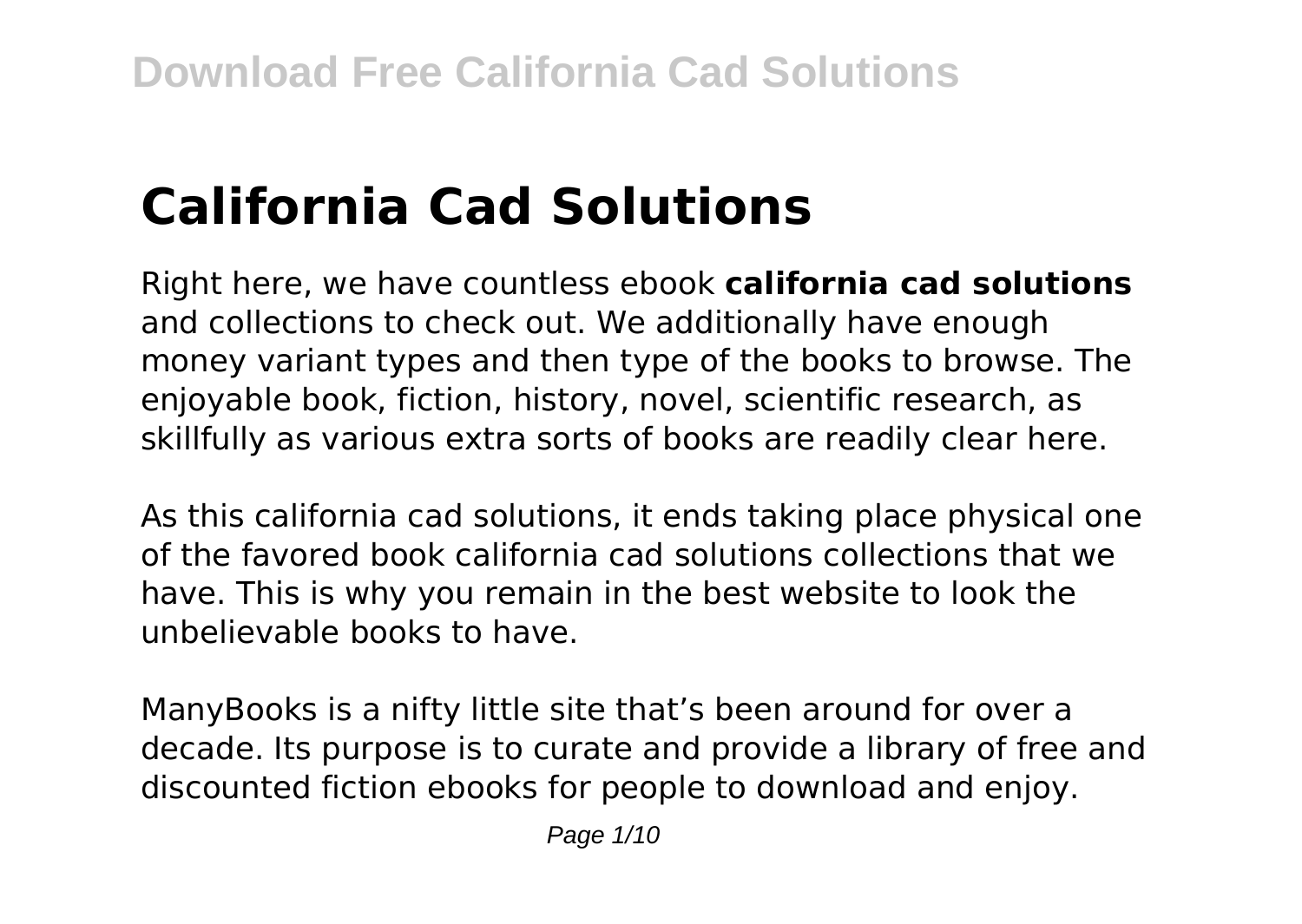#### **California Cad Solutions**

THE INTEGRATION EXPERTS - From Data As A Service to Facilities Management & GIS, our solutions get you up and running fast!

#### **California CAD Solutions**

California CAD Solutions, Inc. | 19 followers on LinkedIn |

#### **California CAD Solutions, Inc. | LinkedIn**

California CAD Solutions, Inc., Modesto, California. 7 likes. California CAD Solutions, Inc. has been in the Automated Mapping, Facilities Management, and GIS ...

#### **California CAD Solutions, Inc. - 21 Photos - Business ...**

California CAD Solutions With more people abandoning land lines for cell phones, municipalities are faced with a difficult challenge in making targeted emergency broadcasts (Reverse 911) to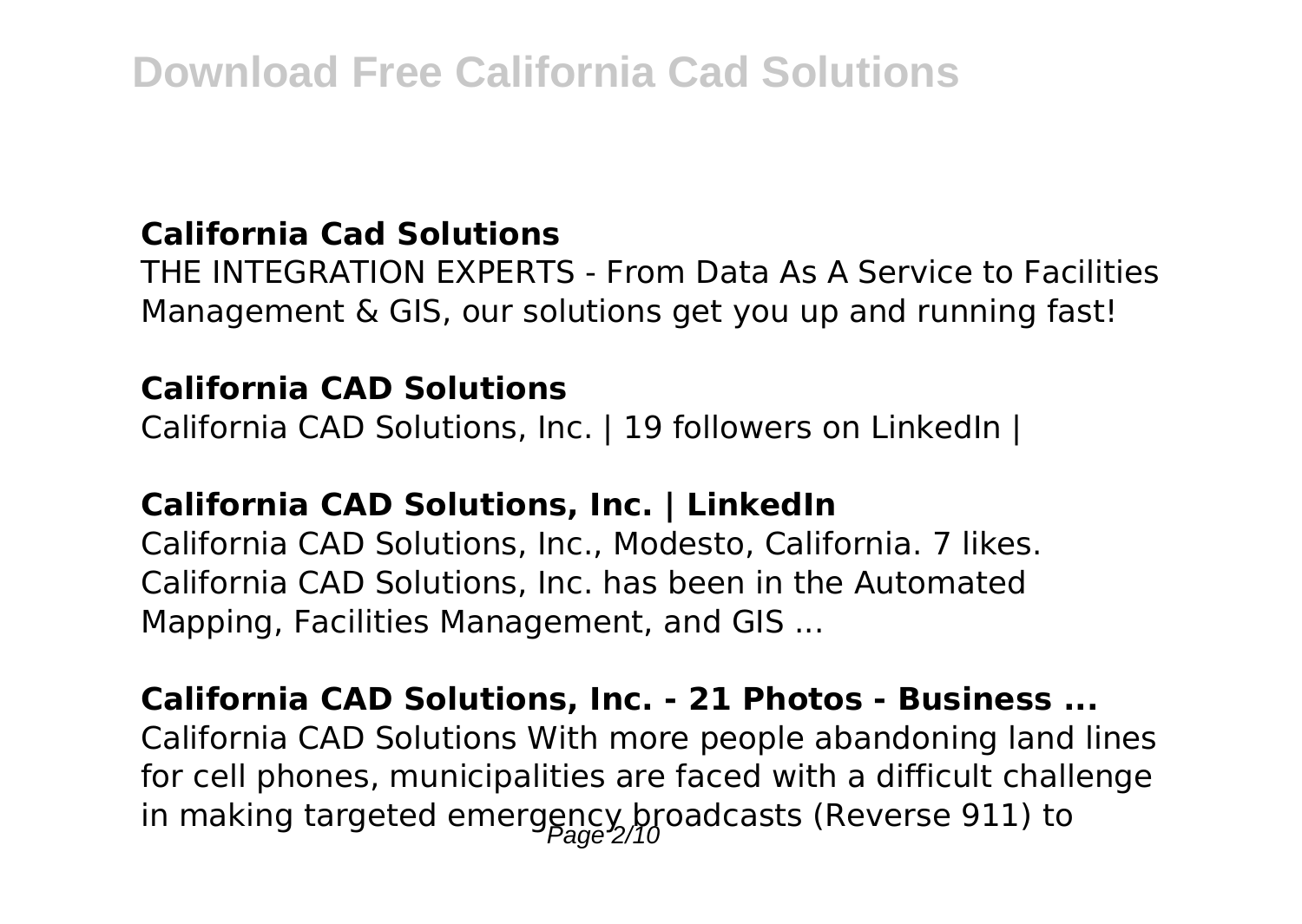citizens. California CAD helped their municipal client increase quantity of usable mobile numbers for reverse 911 from 65% to 99.5% (100% for records with valid addresses).

# **California CAD Solutions | Customer Stories | Safe Software**

June 13, 2020 Everything good and bad you need to know about California CAD Solutions Modesto because we are located at the address PO Box 4779 California 95352 and we are listed in the category Cad Systems & Services and you can contact us via email or phone at 209-578-5580 and the county is Stanislaus and California CAD Solutions has 1-10 employees which means for estimates, questions and ...

#### **CALIFORNIA CAD SOLUTIONS Modesto 95352 California Cad ...**

Get directions, reviews and information for California Cad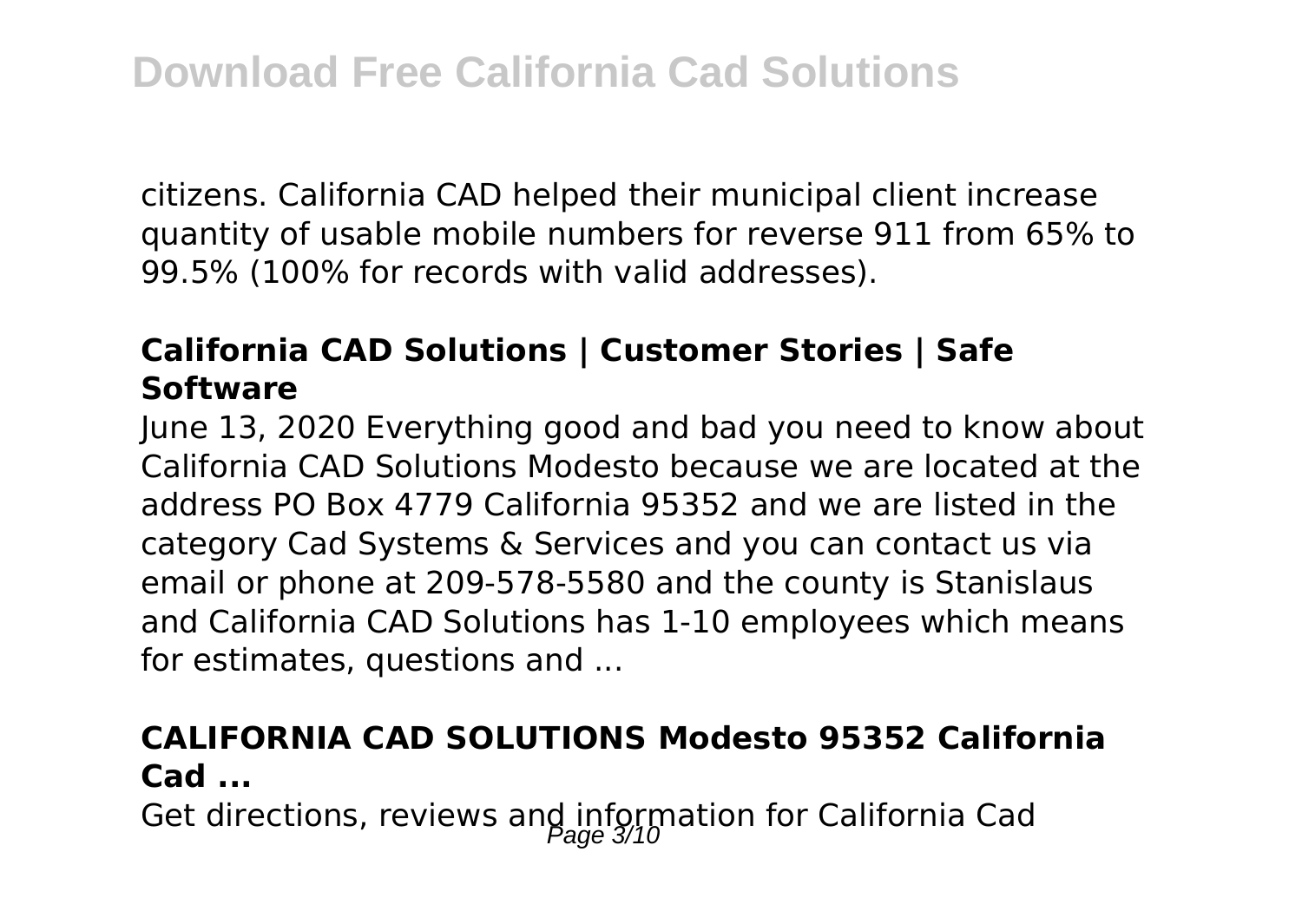Solutions in Modesto, CA. California Cad Solutions 3001 Coffee Rd Modesto CA 95355. Reviews (209) 578-5580 Website. Menu & Reservations Make Reservations . Order Online Tickets Tickets See Availability Directions ...

#### **California Cad Solutions 3001 Coffee Rd Modesto, CA ...**

California CAD Solutions, Inc. Contact Information. Primary Contact First Name: Raymond . Primary Contact Last Name: Kinser . Primary Phone: 209-578-5580 . Email: raymond.kinser@calcad.com. General Information. Company Description: Over 28 years of experience in CAD and GIS data development and maintenance. Extensive ...

#### **California CAD Solutions, Inc. | City of Los Altos Bid ...**

Title: California Cad Solutions Author: www.ciclesvieira.com.br-2020-11-21T00:00:00+00:01 Subject: California Cad Solutions Keywords: california, cad, solutions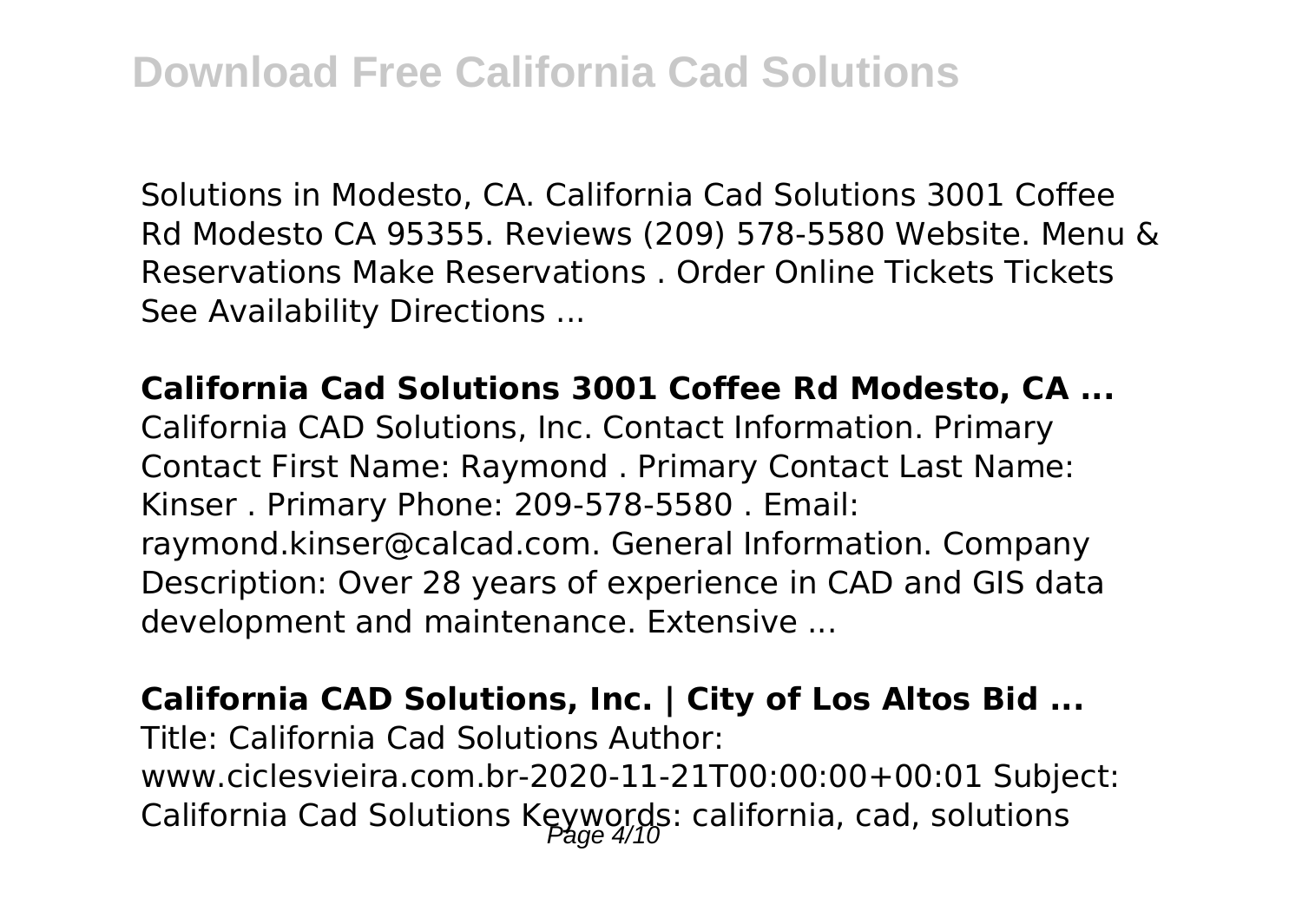#### **California Cad Solutions - ciclesvieira.com.br**

Caveosys is a Trademark by California Cad Solutions, Inc., the address on file for this trademark is 1620 N. Carpenter Road, Suite C-28, Modesto, CA 95351

#### **Caveosys Trademark - California Cad Solutions, Inc ...**

CAD, or computer-aided design and drafting (CADD), is technology for design and technical documentation, which replaces manual drafting with an automated process. If you're a designer, drafter, architect, or engineer, you've probably used 2D or 3D CAD programs such as AutoCAD or AutoCAD LT software.

### **CAD Software | 2D And 3D Computer-Aided Design | Autodesk**

GibbsCAM, the CAM industry's ease-of-use leader. GibbsCAM  $@$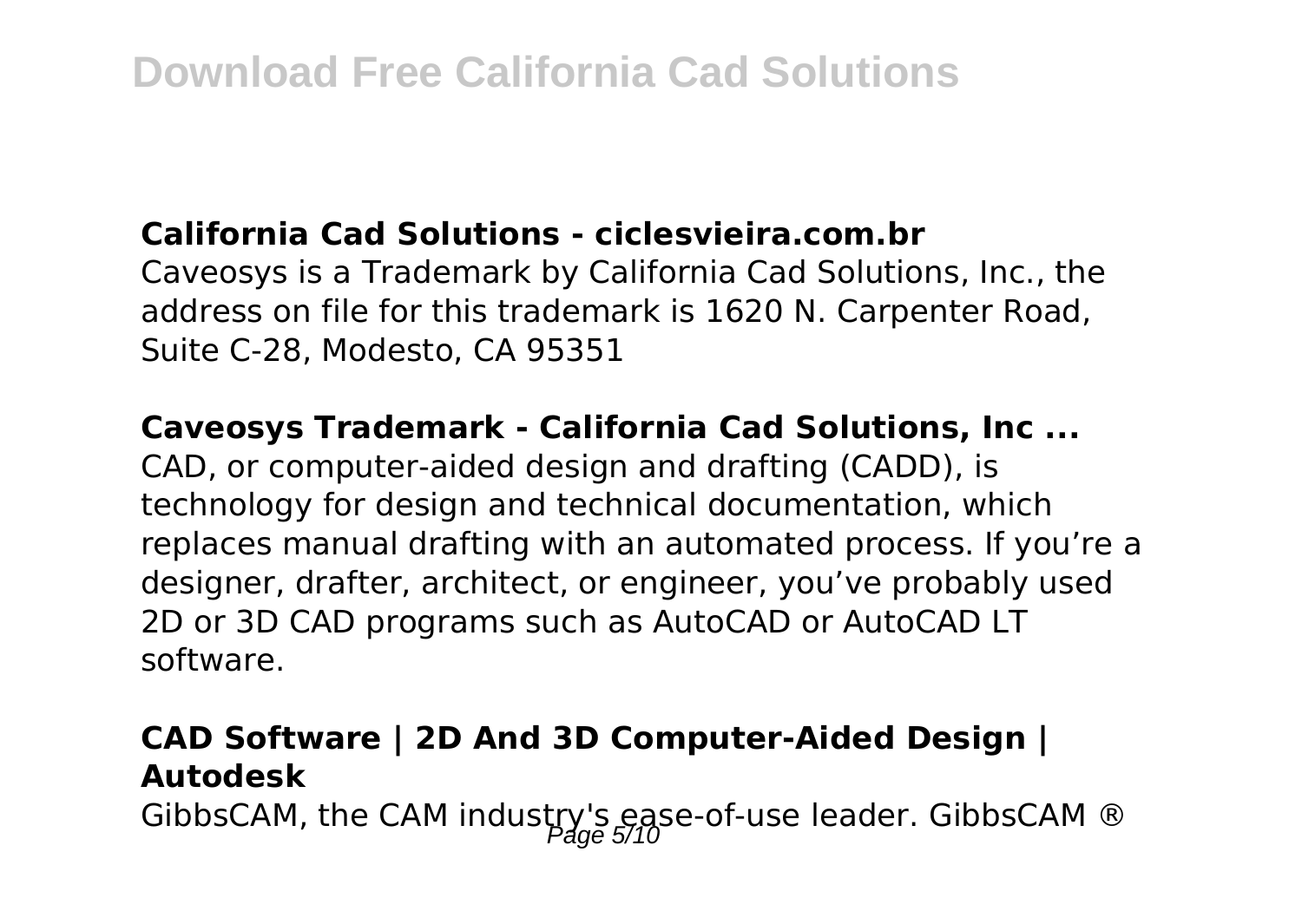CAD/CAM software is a state-of-the-art, PC-based CAM system for programming CNC machine tools. GibbsCAM software provides a powerful range of CNC programming functionality including Solid Modeling, 2-5 Axis Milling, High Speed Machining, Mill/Turn, Swiss, Wire-EDM, Multi-Task Machining, and more.

#### **CAM SOLUTIONS**

There are 10 companies that go by the name of Cad Solutions. These companies are located in Broomall DE, Derry NH, Edina MN, Glendale CA, Halifax VT, Honolulu HI, Los Angeles CA, Portland OR, St Petersburg FL, and West Jordan UT.

**Cad Solutions - CA, DE, FL, HI, MN, NH, OR, UT, and VT ...** California CAD Solutions, Inc. has been in the Facilities Management industry since 1987, specializing in doing what was said to be impossible. Integrating data from legacy systems, from various drawing formats, and a wide variety of databases is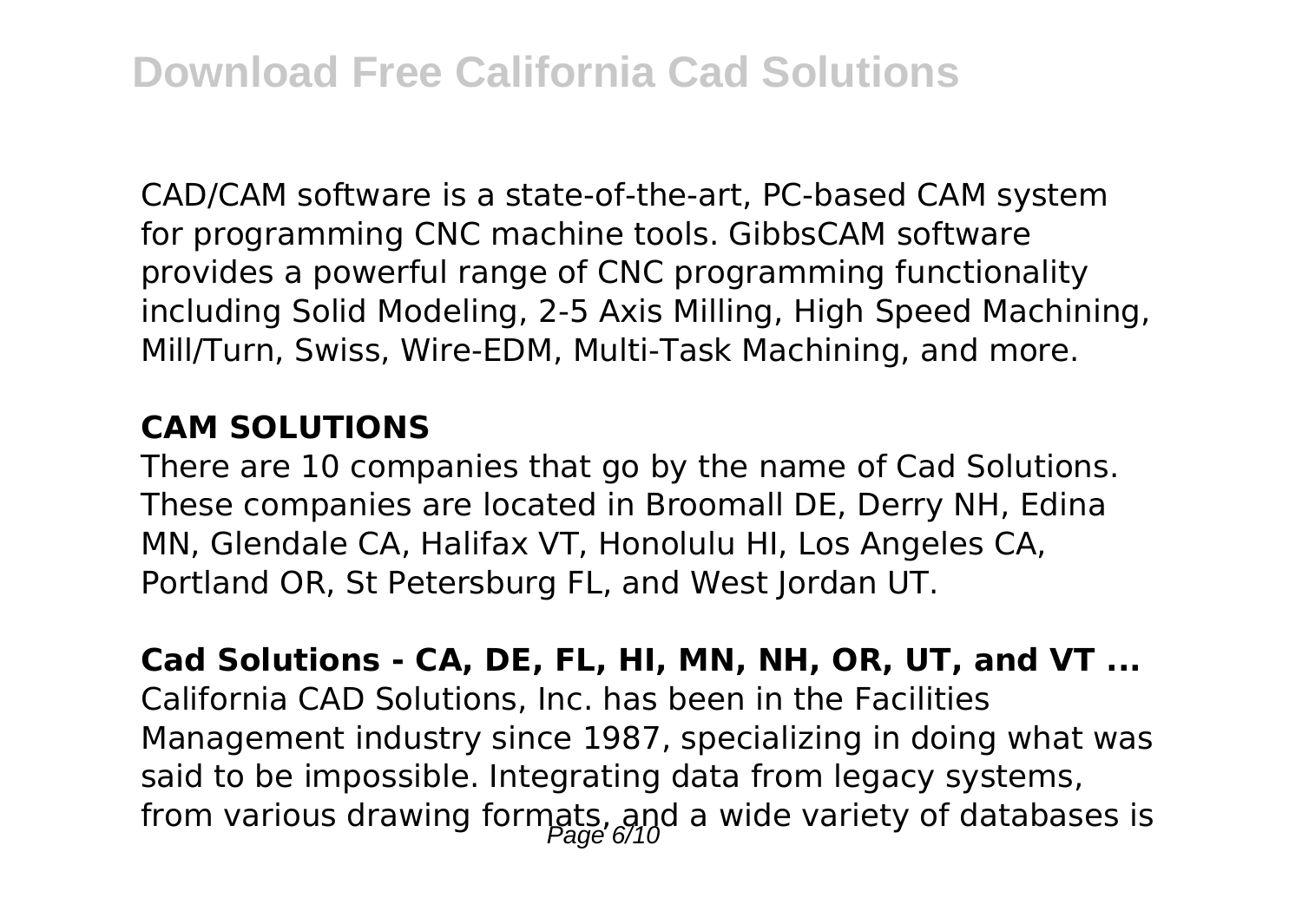# **Download Free California Cad Solutions**

our...

# **Richard Ortiz - Informat.. - California CAD Solutions ...**

California has been hit with devastating wildfires and other natural disasters in both the northern and southern parts of the state. If you need more information about recovery or resources visit the following resources: response.ca.gov wildfirerecovery.org disasterassistance.gov

# **www.ca.gov | California State Portal**

3D CAD, or three-dimensional computer-aided design, is technology for design and technical documentation, which replaces manual drafting with an automated process. Used by architects, engineers, and other professionals, 3D CAD software precisely represents and visualizes objects using a collection of points in three dimensions on the computer.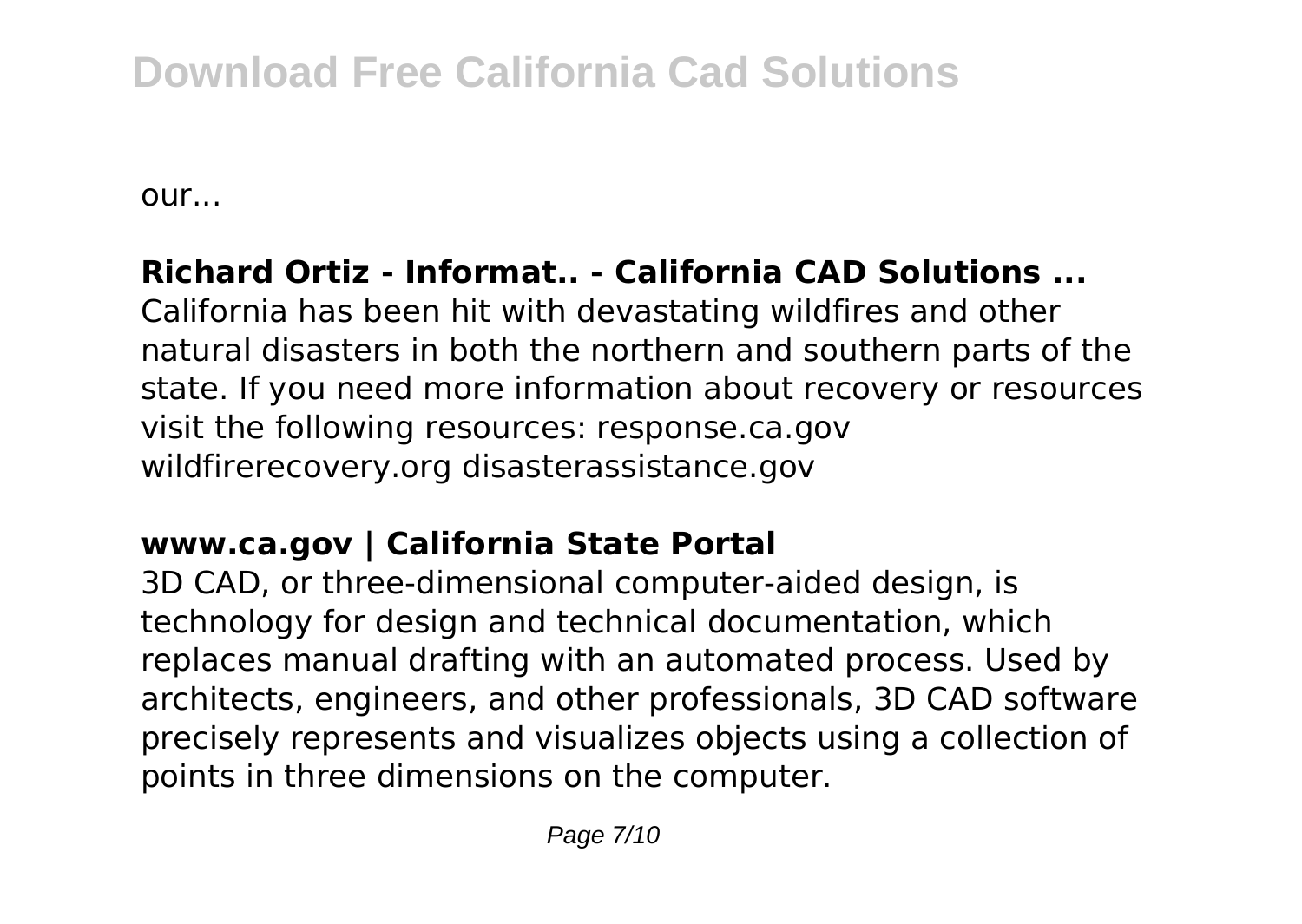**3D CAD Software | Inventor, AutoCAD, Revit | Autodesk** Acara Solutions is a premier provider of recruiting and workforce solutions—we help companies compete for talent. At Acara, we see fit. Learn more today! Acara holds six decade of experience

connecting people and businesses in ways that change lives.

**Acara Solutions | Industry Leading Staffing Agency ...** About California Cad Solutions: Established in 2002, California Cad Solutions is located at 3001 Coffee Rd Ste 2 in Modesto, CA - Stanislaus County and is a business listed in the categories Computer Graphics, Computer Graphics Services, Computer Aided Design Systems & Services, Computer

# **California Cad Solutions - queenofinquiry.com**

CAD Medical Solutions. 6 Saint John's Lane, New York, New York 10013, United States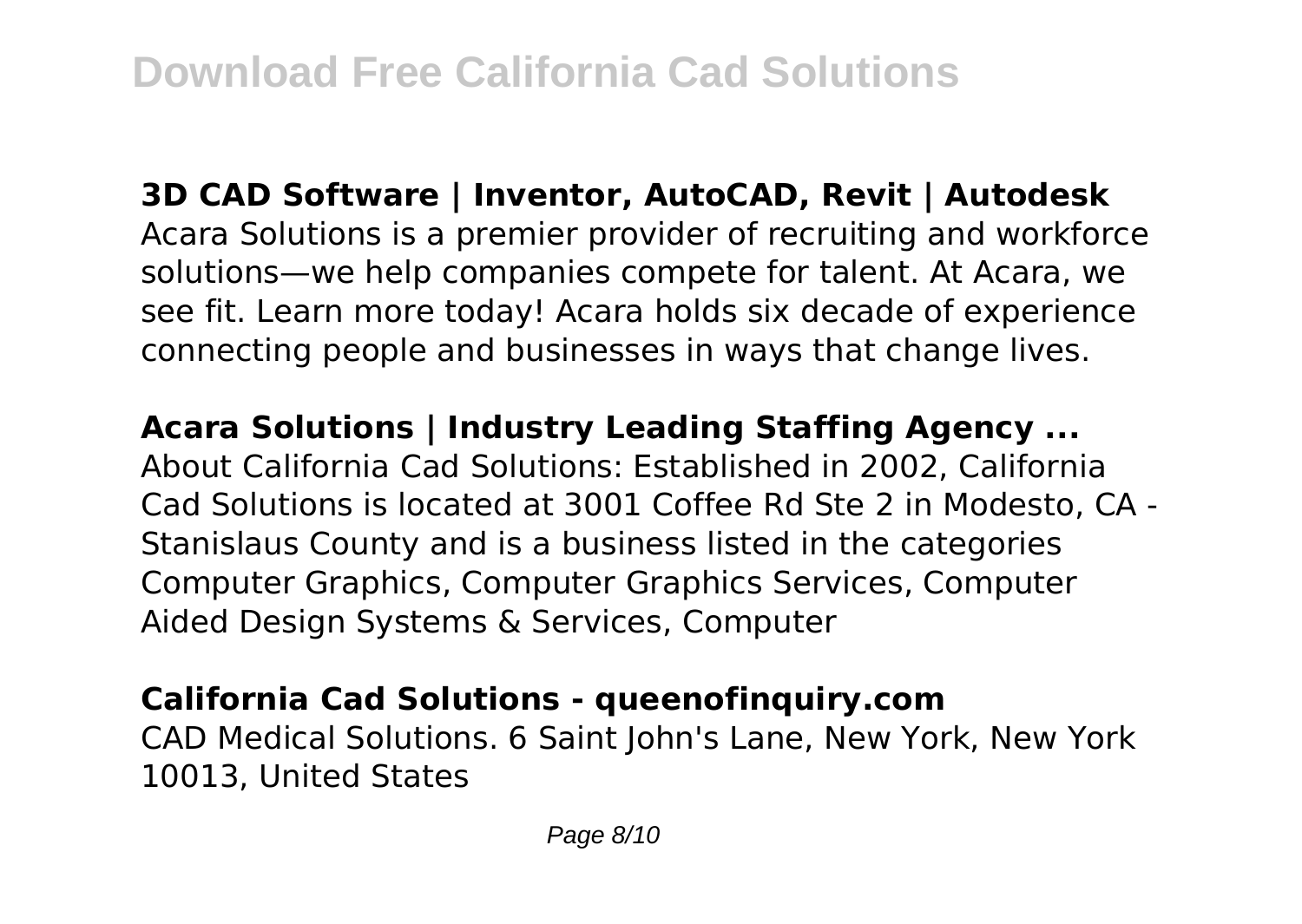#### **CAD Medical Solutions**

Get reviews, hours, directions, coupons and more for California CAD Solutions at 3001 Coffee Rd Ste 2, Modesto, CA 95355. Search for other Computer Graphics in Modesto on The Real Yellow Pages®. Browse

# **California CAD Solutions 3001 Coffee Rd Ste 2, Modesto, CA ...**

Autodesk, Inc. is an American multinational software corporation that makes software products and services for the architecture, engineering, construction, manufacturing, media, education, and entertainment industries. Autodesk is headquartered in San Rafael, California, and features a gallery of its customers' work in its San Francisco building.